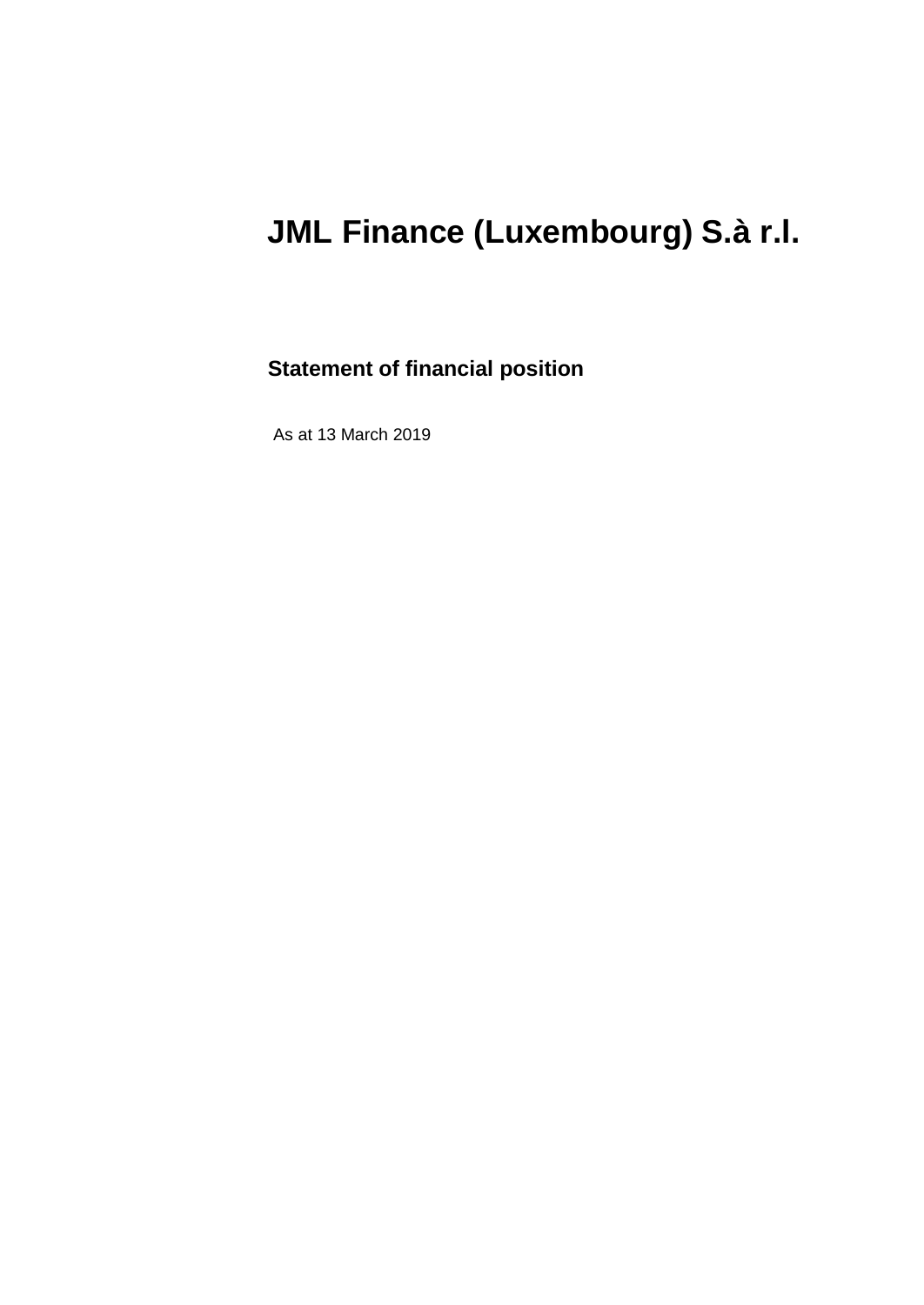### **Contents**

Directors and other information *1* Statement of financial position **2** Independent auditor's report *3-4*

*Page*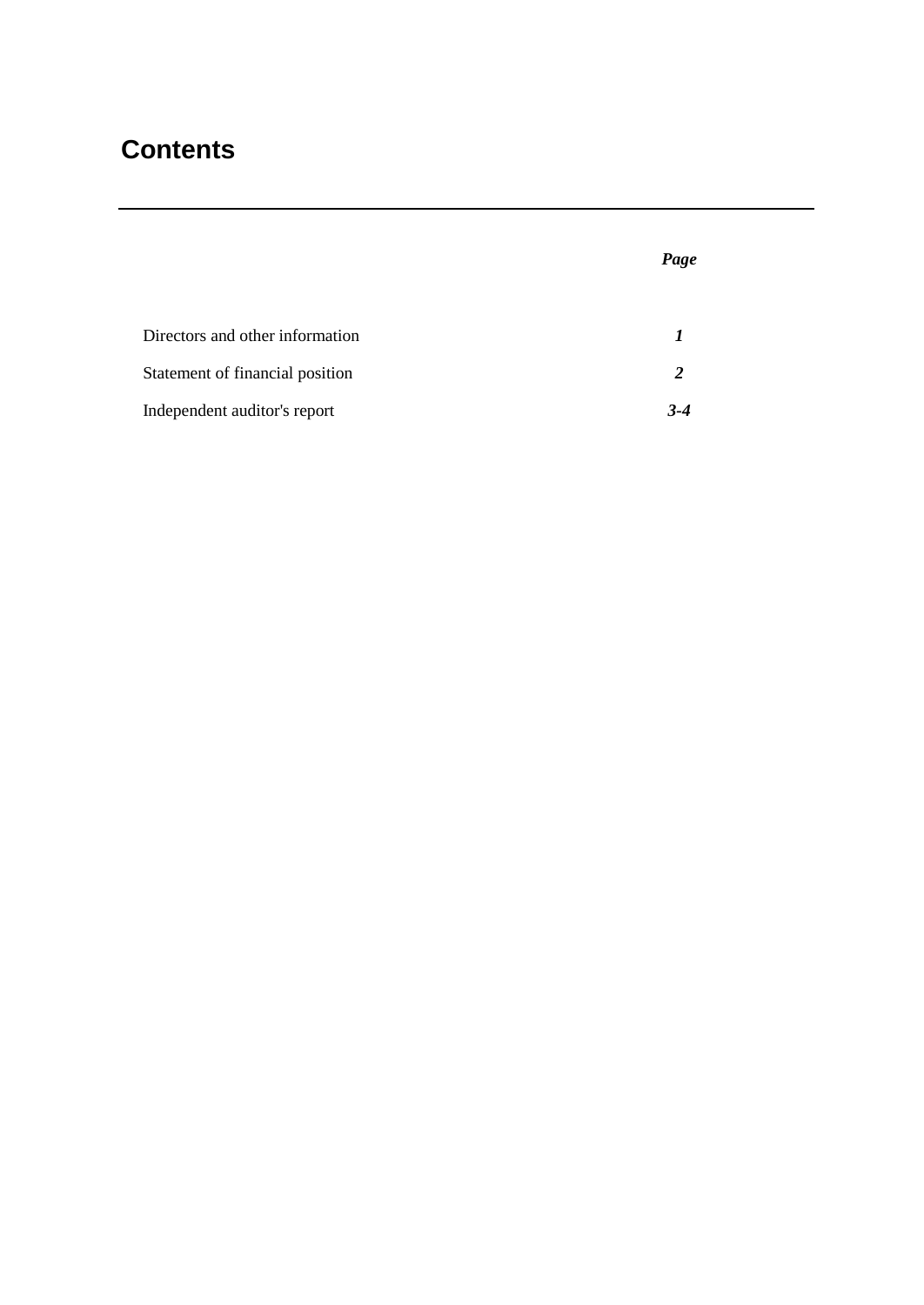### **Directors, officer and other information**

*Managers:* Nikola Vild Mitošinková Trustmoore Luxembourg S.A.

*Registered office:* 6 rue Dicks

1417 Luxembourg

*Country of incorporation:* Luxembourg

*number:* B232847

*Company registration* 

1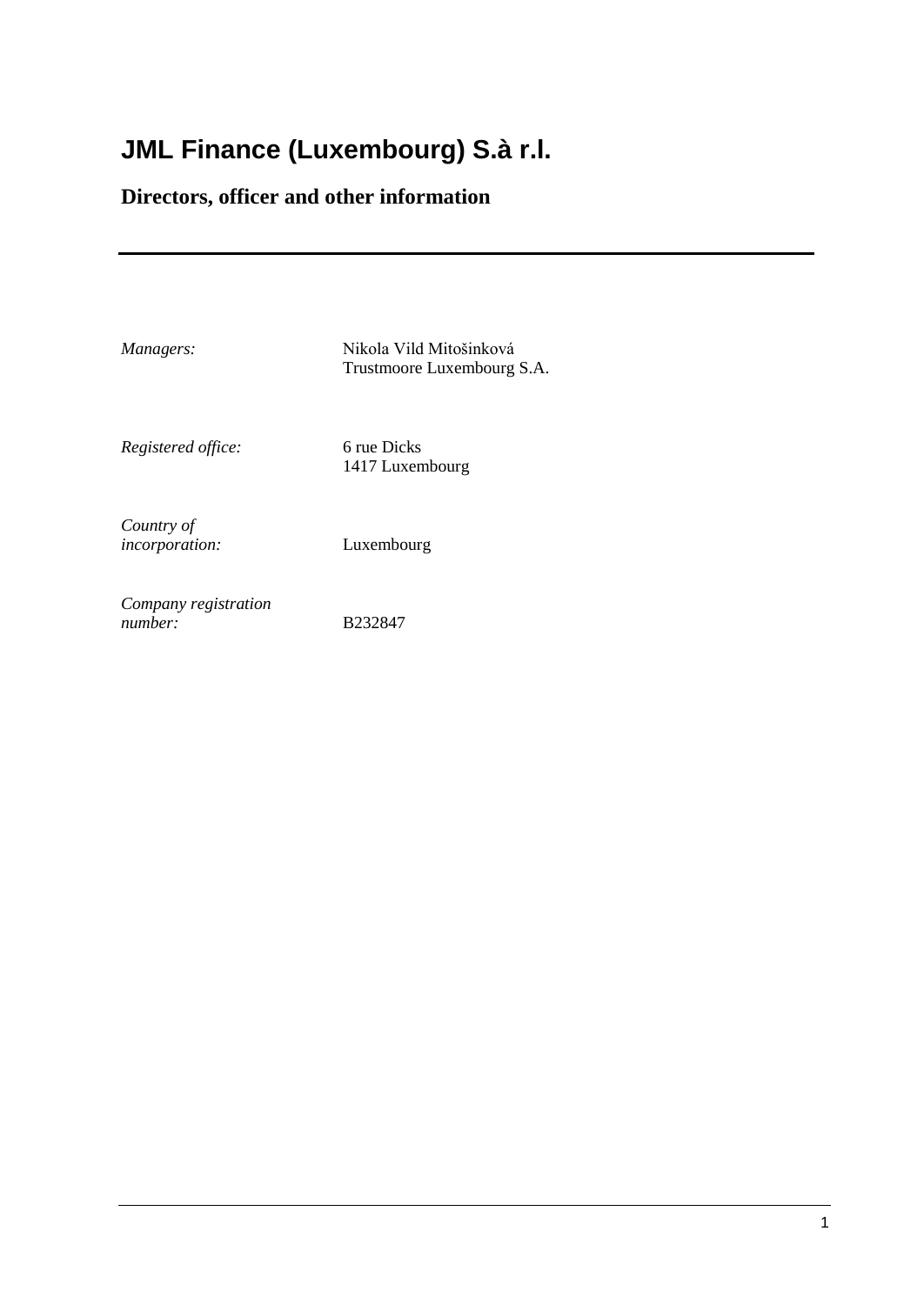**Statement of financial position** 13 March 2019

|                                                                                    | €                |
|------------------------------------------------------------------------------------|------------------|
| <b>ASSETS AND LIABILITIES</b>                                                      |                  |
| <b>Current assets</b>                                                              |                  |
| Cash and cash equivalents<br><b>Total assets</b>                                   | 12,000<br>12,000 |
| <b>Current liabilities</b><br>Trade and other payables<br><b>Total liabilities</b> |                  |
| <b>Net assets</b>                                                                  | 12,000           |
| <b>EQUITY</b><br>Share capital<br><b>Total equity</b>                              | 12,000<br>12,000 |

*Nikola Vild Mitošinková Manager*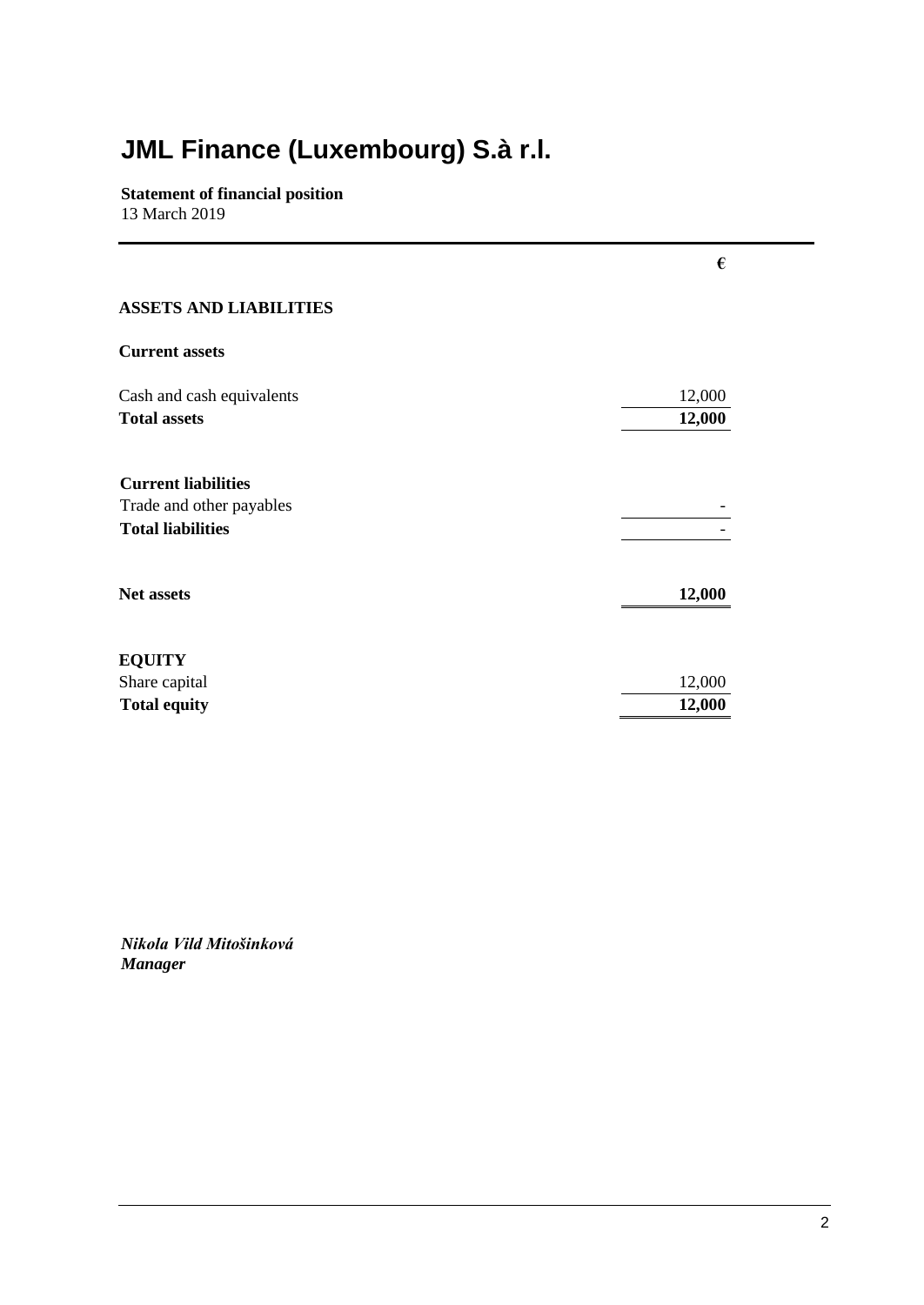#### **Independent auditor's report**

To the shareholders of JML Finance (Luxembourg) S.a.r.l.

#### **Report on the audit of the opening balance sheet**

#### **Opinion**

We have audited the statement of financial position of JML Finance (Luxembourg) S.a.r.l. as at 13 March 2019 (the "opening balance sheet" or the "financial statement) set out on page 2.

In our opinion, the accompanying financial statement gives a true and fair view of the financial position of the company as at 13 March 2019 in accordance with International Financial Reporting Standards (IFRSs) as adopted by the European Union (EU).

#### **Basis for opinion**

We conducted our audit in accordance with International Standards on Auditing (ISAs). Our responsibilities under those standards are further described in the Auditor's Responsibilities for the Audit of the Financial Statement section of our report. We are independent of the company in accordance with the International Ethics Standards Board for Accountants' Code of Ethics for Professional Accountants (IESBA Code) together with the ethical requirements of the Accountancy Profession (Code of Ethics for Warrant Holders) Directive issued in terms of the Accountancy Profession Act, Cap. 281 that are relevant to our audit of the financial statements in Malta. We have fulfilled our other ethical responsibilities in accordance with these requirements. We believe that the audit evidence we have obtained is sufficient and appropriate to provide a basis for our opinion.

#### **Responsibilities of those charged with governance for the financial statement**

The directors are responsible for the preparation of the financial statement that gives a true and fair view in accordance with IFRS as adopted by the EU, and for such internal control as the directors determine is necessary to enable the preparation of the financial statement that is free from material misstatement, whether due to fraud or error.

In preparing the financial statement, the directors are responsible for assessing the company's ability to continue as a going concern, disclosing, as applicable, matters relating to going concern and using the going concern basis of accounting unless the directors either intend to liquidate the company or to cease operations, or have no realistic alternative but to do so.

The directors are responsible for overseeing the company's financial reporting process.

#### **Auditor's responsibilities for the audit of the financial statement**

Our objectives are to obtain reasonable assurance about whether the financial statement is free from material misstatement, whether due to fraud or error, and to issue an auditor's report that includes our opinion. Reasonable assurance is a high level of assurance but is not a guarantee that an audit conducted in accordance with ISAs will always detect a material misstatement when it exists. Misstatements can arise from fraud or error and are considered material if, individually or in the aggregate, they could reasonably be expected to influence the economic decisions of users taken on the basis of this financial statement.